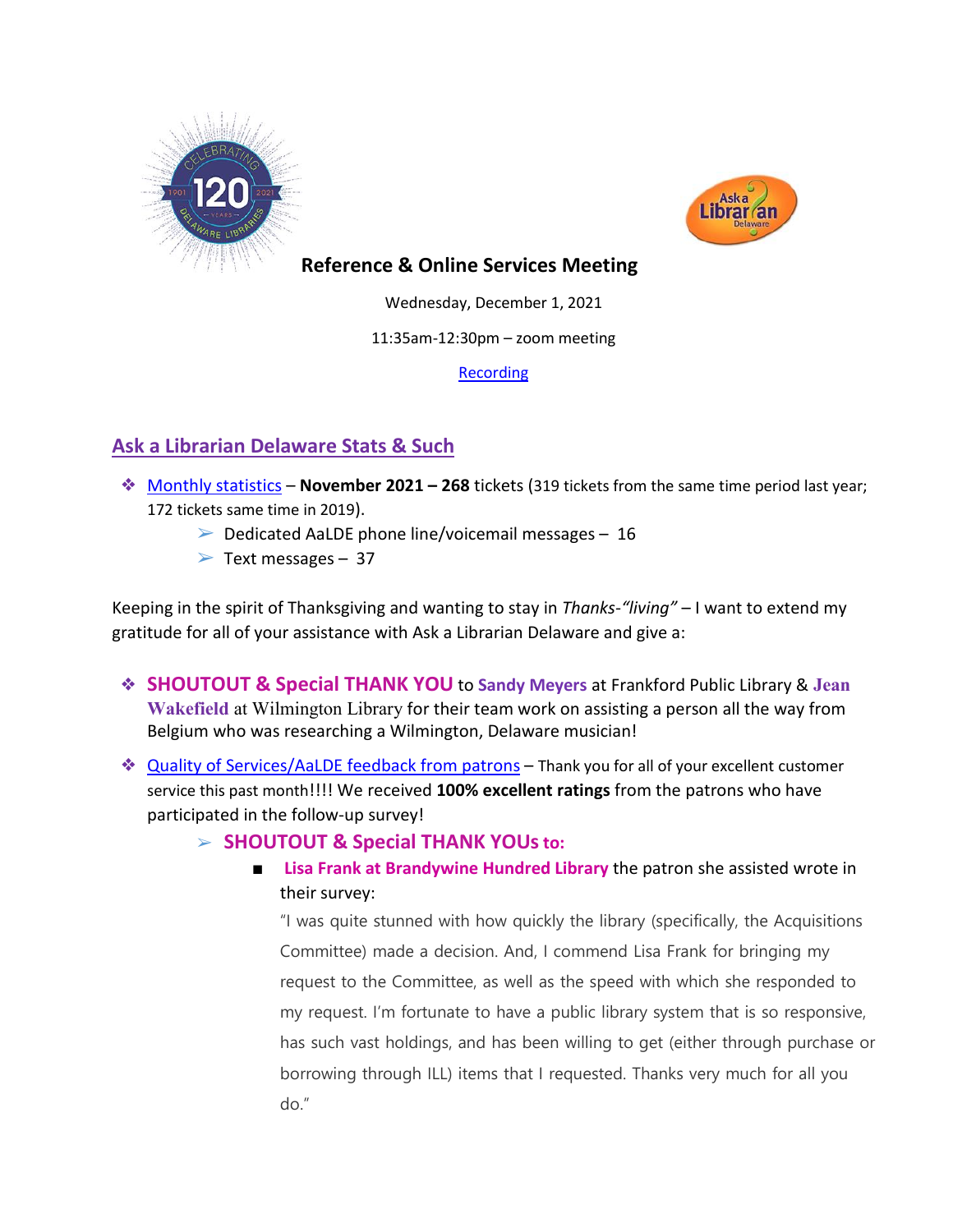■ **Mollie Gilmore at Brandywine Hundred Library** - the patron she assisted wrote in their survey:

"The promptness of following through with the book request was highly impressive. The Ask a Librarian (Mollie) was one of the easiest, convenient bureaucratic procedures I've come across. Ever."

■ **Michelle Feigin at DHSS Library responding to an inquiry in the main AaLDE queue** - the patron she assisted wrote in their survey: "Many thanks to Michelle Feigin who recommended some fantastic resources for my project. I really appreciate their expertise and knowledge of the available resources. The items suggest were perfect for my needs."

❖ Monthly Reports are uploaded to the [Ask a Librarian Delaware Staff Support Site](https://aalstaff.lib.de.us/home/reports/fy21-monthly-reports/)

### **Dolly Parton Imagination Library Process**

#### **Presented by Sheri Brown, DDL:**

- Since launching the statewide DPIL program, we've been working to continually improve, including access for parents with inquiries. We recently streamlined our parent/public inquiry process to include using Ask a Librarian Delaware (AaLDE).
- To date, there are 18,646 children in Delaware registered for the program!
- **EXECT** Links for registration and information are on the Delaware Libraries website homepage under the Programs tab > [Dolly Parton Imagination Library,](https://lib.de.us/imagination/) which also includes a link to the **DPIL LibGuide** (scroll down the page).
- **[FAQs](https://guides.lib.de.us/dpil/faqs)** are on the DPIL LibGuide (& also on the Ask a Librarian Delaware patron portal [page\)](https://answers.delawarelibraries.org/faq/355812).
- Contact information on the DPIL website has been updated to the AaLDE email address and voicemail messaging phone number.
- All DPIL inquiries should now go through AaLDE. I will be primary responder, with Anne Hiller Clark as my back-up. Please assign these tickets to Sheri and feel free to copy Anne on the ticket as well.

### **Business Reference**

❖ Janet has been busy networking with various business organizations and has heard of interest to work with libraries. Some organizations, such as SCORE, already use the library as a meeting place with clients. "Launcher", an organization in Wilmington that helps people launch their business, are interested in teaching classes in libraries sometime in the future.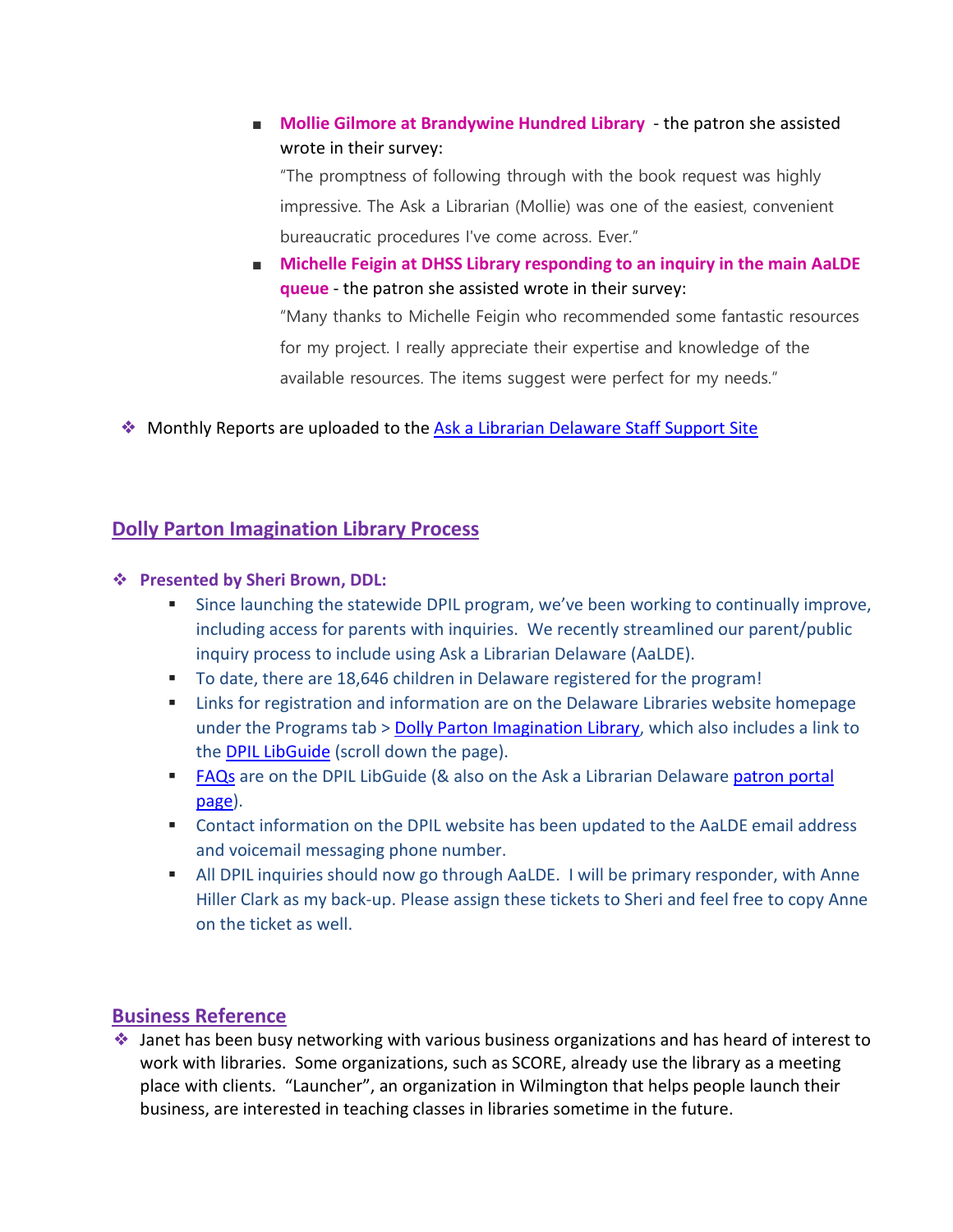- ❖ Training for library staff on the Data Axle Reference Solutions database platform is coming up on January 18<sup>th</sup> and 20<sup>th</sup>. These two sessions will be the same. Look for more information in the coming weeks on how to register for this training.
- ❖ Please email Janet [\(janet.wurtzel@lib.de.us\)](mailto:janet.wurtzel@lib.de.us) for more information or if you have any questions.

# **DLC Team Updates**

- ❖ Rose discussed removing the quarantine info from courtesy and 1st overdue email notices
- ❖ Adjusted "libraries temporarily closed" text in Enterprise and Mobile app to ask patrons to call ahead since library hours can vary.
- ❖ Blocked JUVENILE-profile holds for hotspot and Chromebooks. Will add other profiles if needed.
- ❖ The Public Library Steering committee approved changing the circulation rule for "watch" items (DVDs, Blu-Rays, etc.) from 1-week checkout to a 3-week checkout and borrowing limits increased from 10 to 25 items, effective today.
- ❖ Michelle discussed the Library of Things cataloging standards working document.
- ❖ [CloudSource Open Access](https://dlc.lib.de.us/client/en_US/default/) is LIVE! Fact sheet was sent out and is available to print from this [DLC tab](https://guides.lib.de.us/projectplanning/dlc) on the Project Planning LibGuide.

### **EveryLibrary Training Sessions**

- $\circ$  Check out the 2<sup>nd</sup> tutorial of the six-part series of pre-recorded training sessions that began on November 1st by logging into [Delaware Libraries Staff Academy](https://my.nicheacademy.com/delawarelibrariesstaffacademy) (Niche Academy platform).
- $\circ$  Every Library will hold live coaching sessions on the 2nd Wednesday of the month to review that month's training topic (and to answer any other questions that may come up) – next one is Wednesday, December 8<sup>th</sup>. [Please register through](https://delawarelibraries.libcal.com/event/8379752) LibCal.

# Miscellaneous Updates/Reminders

### **[Northstar Digital Literacy](https://lib.de.us/northstar/) – Updated Landing Page**

❖ Staff training tutorials (recordings of the training sessions) are uploaded to [the Delaware](https://my.nicheacademy.com/delawarelibrariesstaffacademy?category=11828)  [Libraries Staff Academy](https://my.nicheacademy.com/delawarelibrariesstaffacademy?category=11828) (Niche Academy platform). More information is available a[t https://www.digitalliteracyassessment.org/manual#adman](https://www.digitalliteracyassessment.org/manual#adman)

For updates on Northstar (and other DDL projects), check out the [FY22 Project Planning Guide –](https://guides.lib.de.us/projectplanning/programs) [Programs > Reference](https://guides.lib.de.us/projectplanning/programs)

And this guide - Digital Literacy - [Professional Development for Delaware Library Staff -](https://guides.lib.de.us/c.php?g=386101&p=2619968) LibGuides at [Delaware Division of Libraries](https://guides.lib.de.us/c.php?g=386101&p=2619968)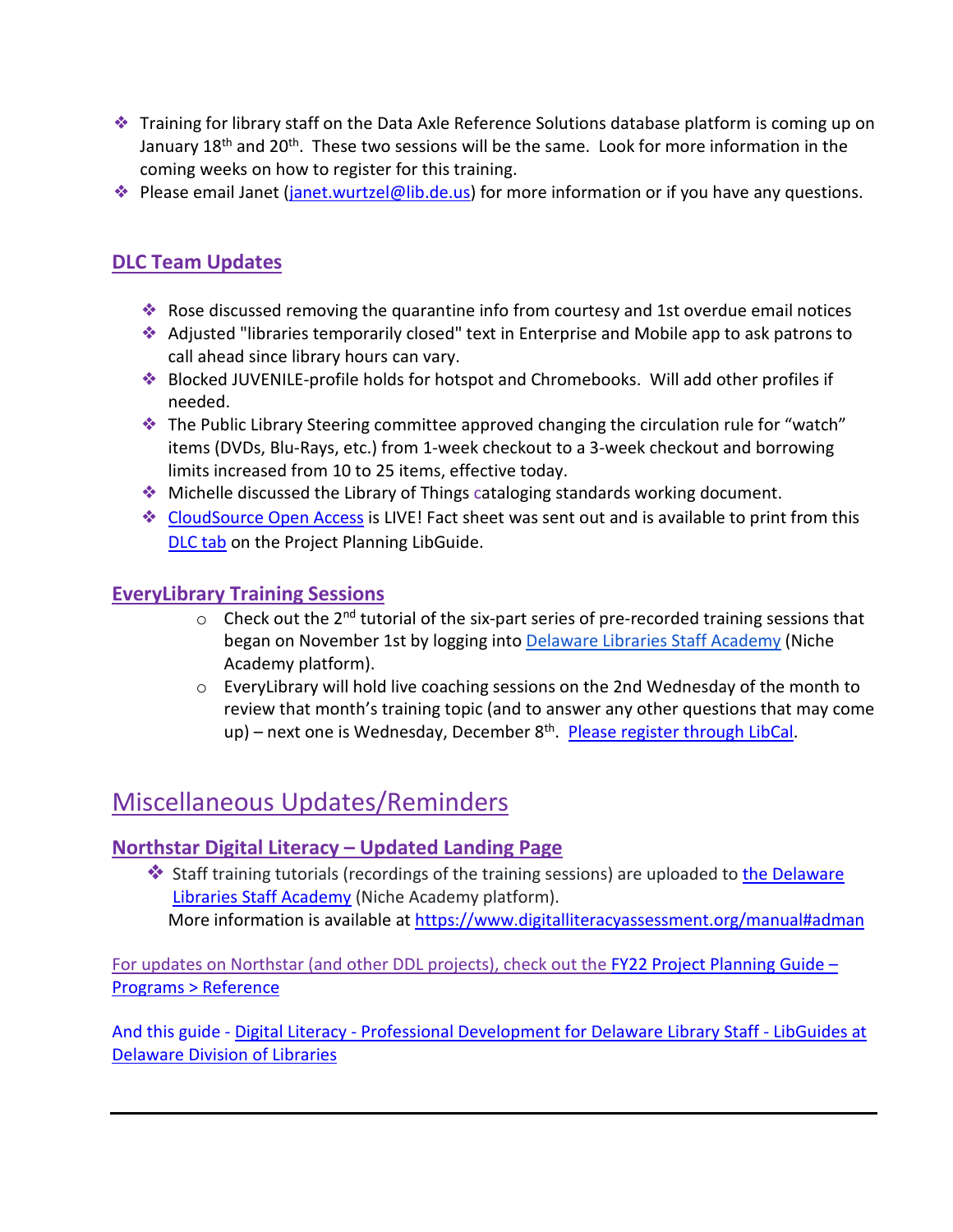## **Additional topics discussed during meeting:**

- **There has been a temporary pause/delay in acquisitions from OverDrive, as Bob Wetherall has been out of the office for the past few weeks. Ordering will resume as soon as possible as we have a team working with our OverDrive account manager in the next few days.**
- **<sup>◆</sup> The Libby app from OverDrive will replace the old OverDrive app starting in February 2022 and any issues with Apple products have been resolved. Patrons who already have and use the OverDrive app will still be able to do so (but support will be limited/unavailable).**
- **<sup>◆</sup> DLA is planning on having the annual conference in person this year at the venue in Maryland (subject to change depending on the pandemic).**
- **A reminder that th[e DLA Community Engagement Grant](https://dla.lib.de.us/about-us/grant/) is still open until December 30th.**

\*Next meeting – Wednesday, January 5th, 11:30am-1:30pm

Please register through LibCal to receive the meeting link and reminder email: Reference/Online Services Meeting - LibCal - Delaware Libraries

### More (Not Mentioned in the Meeting) Incessant Reminders

- ◆ Please [email me](mailto:missy.williams@lib.de.us) any topics you'd like presented at a future Reference meeting.
- ❖ Please feel free to use the [Reference listserv distribution email](mailto:reference@listserv.lib.de.us) to reach out to your colleagues, share information, or ask for assistance with an AaLDE ticket or other reference/research question.
- ❖ **Unite Delaware** form on [Ask a Librarian Delaware patron portal page](https://answers.delawarelibraries.org/) for patron self-referral.
	- $\triangleright$  please [email me](mailto:missy.williams@lib.de.us) if you'd like to sign up to participate or need more information.
	- $\triangleright$  Flyer on [Consortium Site](https://consortium.lib.de.us/marketing/) please share on your websites, social media, community boards, etc.
- ❖ **Other Helpful Resources and/or LibGuides:**
	- [helpdesk@lib.de.us](mailto:helpdesk@lib.de.us)
	- <https://consortium.lib.de.us/> The DLC Consortium is your "one-stop shop" for information and marketing materials for the available resources and services Delaware Libraries offers. Password protected.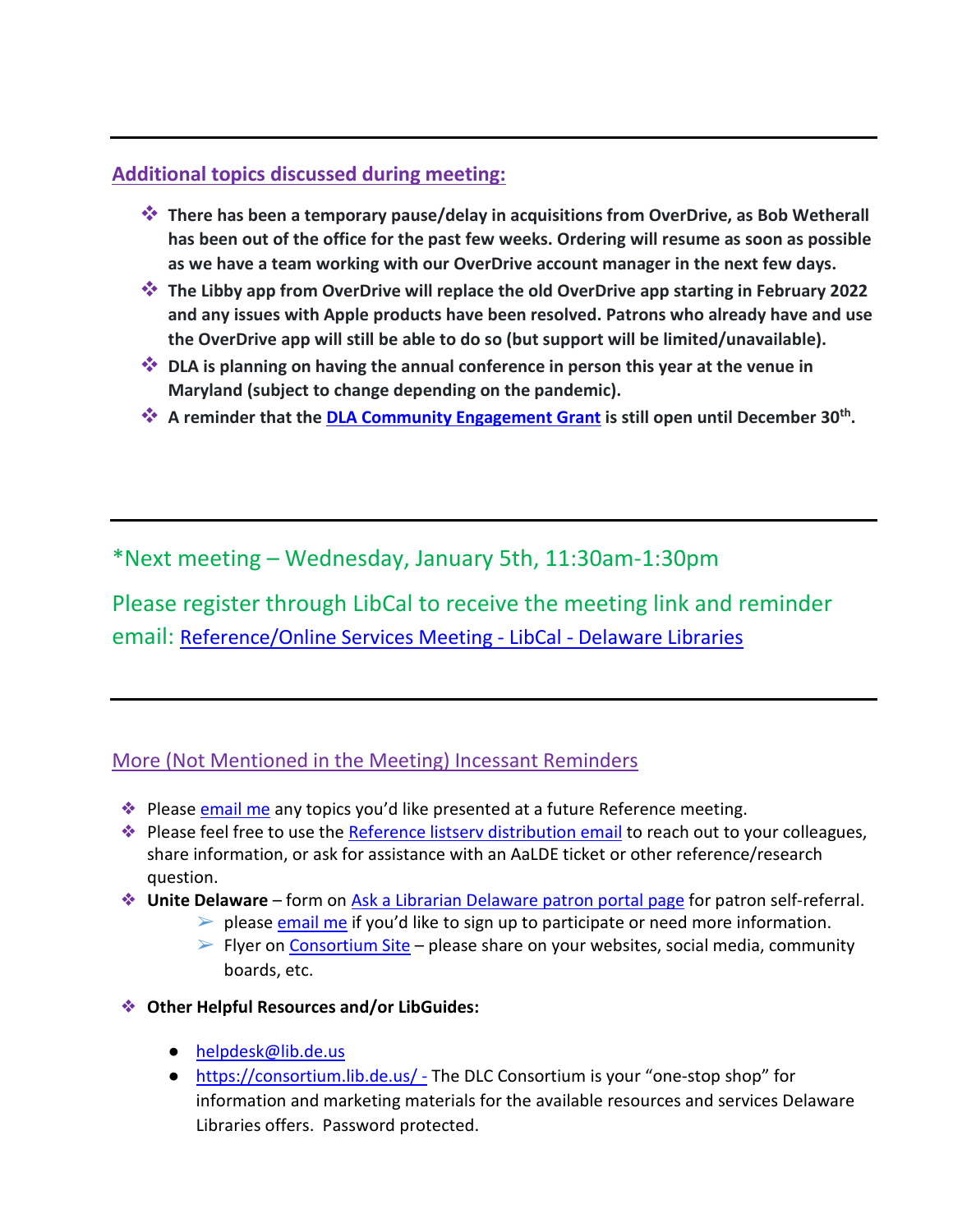- [COVID-19 LibGuide](https://guides.lib.de.us/delibraries/COVID-19) for staff
- [Interlibrary Loan informational resource page](https://lib.de.us/interlibraryloan/) on Delaware Libraries website
	- Direct link address <https://delawarelibraries.org/interlibraryloan>
- ❖ [Delaware Libraries website](https://lib.de.us/) **Services tab** patrons can make an [appointment to schedule](https://delawarelibraries.libcal.com/appointments/) a 30-minute phone consultation for either job seeking or social services/basic needs assistance. Alta and team are taking appointments 10am-8pm.

# Reference Training/Professional Development

- ❖ There are many training resources available on the [Professional Development LibGuide](https://guides.lib.de.us/c.php?g=386101&p=2619930)  [specifically for Reference staff.](https://guides.lib.de.us/c.php?g=386101&p=2619930) Please review them on a regular basis.
- **◆** For specific Ask a Librarian training, visit the [Ask a Librarian Delaware Support Site page](https://aalstaff.lib.de.us/all-meetings-trainings/training-tutorials/) or [email me](mailto:missy.williams@lib.de.us) to set up 1:1 training.
- ◆ Please remember to email [profdev@lib.de.us](mailto:profdev@lib.de.us) with any training questions or issues. Katie will respond as quickly as possible.
- ❖ Don't forget to log your training on the Professional Development Achievement Tracker form: <https://www.surveymonkey.com/r/ProfDevTracker>

# Professional Development Reference Team Recruitment

- ❖ We have a small team dedicated to updating and creating training tutorials and videos for staff and patrons, as well as helpful handouts. If you are interested in joining our team, please [email](mailto:missy.williams@lib.de.us)  [me.](mailto:missy.williams@lib.de.us)
- ❖ We'd love to have your creativity and expertise!
- ❖ There are also many other Professional Development Teams; please see this [LibGuide](https://guides.lib.de.us/profdevteam) for more information and/or email [profdev@lib.de.us](mailto:profdev@lib.de.us) or [events@lib.de.us.](mailto:events@lib.de.us)

# Finally!

Please feel free t[o email me](mailto:missy.williams@lib.de.us) anytime you have any questions or concerns and I'll get back to you as soon as possible! Have a wonderful month! Thank you!